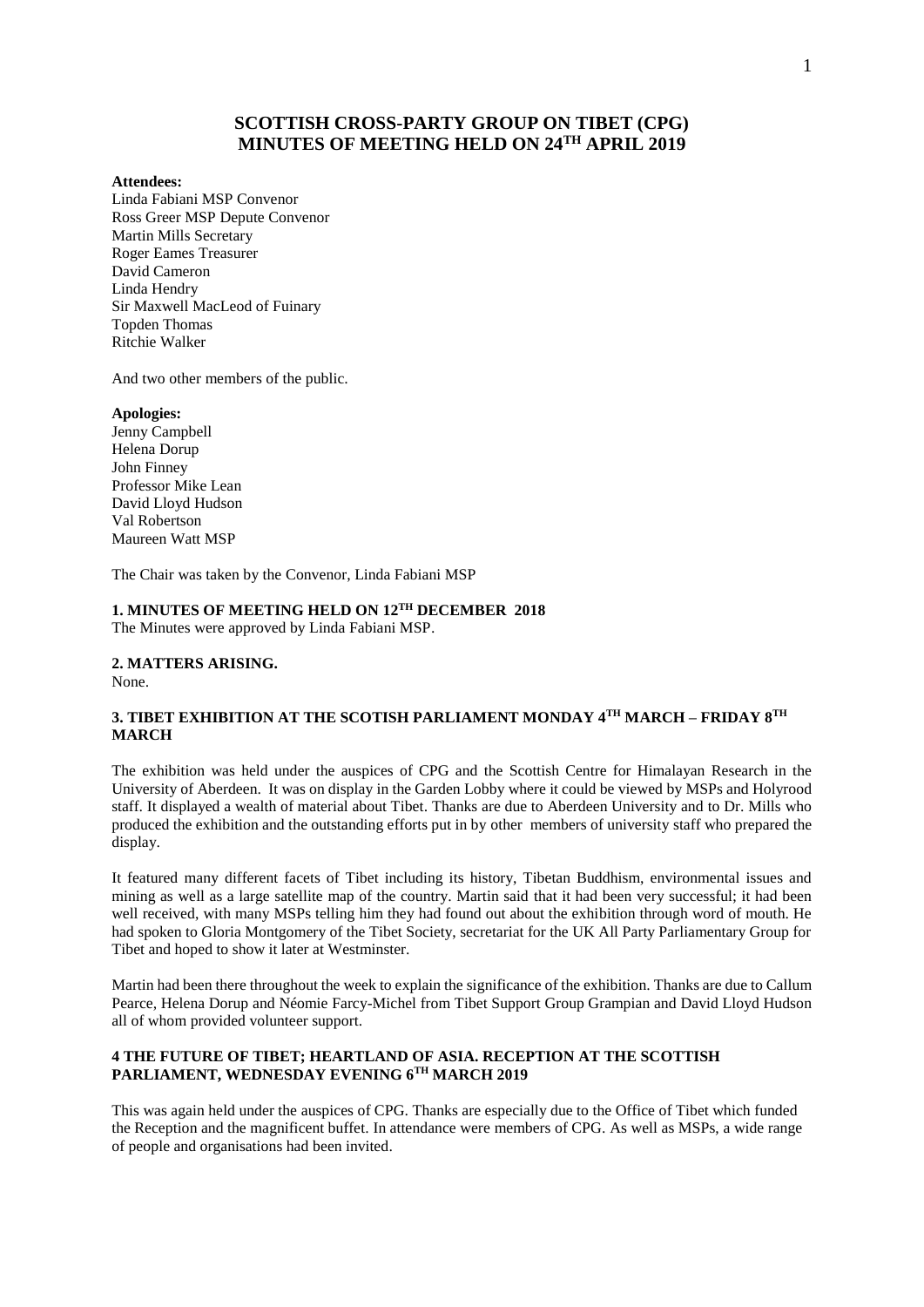The proceedings were opened by Linda Fabiani MSP with a talk on the enormous problems that will face Asia as a whole by Tibet's changing climate. Presentations were also given by Mr. Sonam Frasi, Representative of H.H. the Dalai Lama for Northern Europe, Acharay Yeshi Phuntsock, Deputy Speaker of the Tibetan Parlaiment in Exile and Dr. Martin Mills.

Among the guests were four members of the Tibetan Parliament in exile who had flown in from Dharamsala. Apart from the Deputy Speaker, they were Khenpo Jampal Tenzin, Khenpo Kada Ngedup Sonam and Ratsa Sonam Norbu. Other guests included Eleanor Bryne-Rosengren and John Jones from Free Tibet, Gloria Montgomery from the Tibet Society, several members of the Tibetan community in Scotland and members of Tibet Support Group Grampian.

An article had been written by Linda Fabiani which appeared in the March  $17<sup>th</sup>$  online edition of The National under the heading 'Tibet's Future affects the whole of Asia-and all of us' which drew on much of the material in the exhibition (https://www.thenational.scot/news/17490465.tibets-future-affects-all-of-asia-and-all-of-us/).

## **5. UPRISING DAY SUNDAY MARCH 10TH 2019**

A march was held to commemorate the 60<sup>th</sup> Anniversary of Uprising Day when Tibetans rose up against the Chinese forces in Lhasa and the Dalai Lama fled across the Himalayas into India. The march was not a CPG event. About fifty people, many of them Tibetans from Scotland, joined the march. Eight members of Tibet Support Group Grampian travelled down from Aberdeen and a group of sixteen Tibetans from the Northern Branch of the Tibetan Community of Great Britain travelled up from Manchester to take part. An article about the event appeared in the online paper The National.

Unlike previous years, the police decided not to escort the march. Some concern was expressed at the present meeting about this absence as there is always a possibility of confrontation as well as safety issues. The matter needs to be addressed on future occasions.

### **6. UPCOMING MATTERS: VISIT OF LOBSANG SANGAY**

It was hoped to have a visit from the Sikyong on Tuesday  $25<sup>th</sup>$  June. It was decided the visit should not be confidential and the Tibetan Community should be given notice of the date and arrangements. It was also decided that arrangements for the visit should be conducted through an online 'Round Robin' rather than by holding another meeting beforehand. It was expected that there would be about ten members in the delegation.

#### **10. TALK: LOSING THE WATER TOWER – CLIMATE CHANGE IN TIBET AND ITS REGIONAL CONSEQUENCES**

This was a challenging talk by Martin explaining in considerable detail the effect of climate change on Tibet and the consequences of this for countries downstream from the plateau. Tibet has been described as the Third Pole which, unlike the Arctic and Antarctic, is adjacent to large centres of population. The effect of Climate Change on the Tibetan plateau has been largely ignored in the West whereas it has been a major feature of Chinese research and policy making for a number of years.

The consequences are complex; desertification in some areas, flooding elsewhere, major mudflows in other areas. The immediate effects will be felt over most of Eastern Asia but most especially in Tibet, Western China and Northern India leading to depopulation of cities, towns and entire regions.

It is difficult to overstate the significance of this not only to Tibet and surrounding countries but also to life as we know it worldwide. Martin treated the subject in considerable detail but even this was a simplification, itself drawn from an even more exhaustive account in 'Hindu Kush Himalayan Monitoring and Assessment' published earlier this year by HIMAP. It is to be the subject of a briefing paper by Martin for publication under the auspices of the CPG which will be submitted to the Group at a future meeting later this year.

**8. DATE OF NEXT MEETING** Tuesday 25<sup>th</sup> June on the occasion of the Sikyong's visit.

**9. SUBSEQUENT MEETING** Date to be arranged. Edinburgh Tibet Collections – Dr Qin Cao, Curator of the Chinese Collections in the National Museum of Scotland including Himalayan and Mongolian regions.